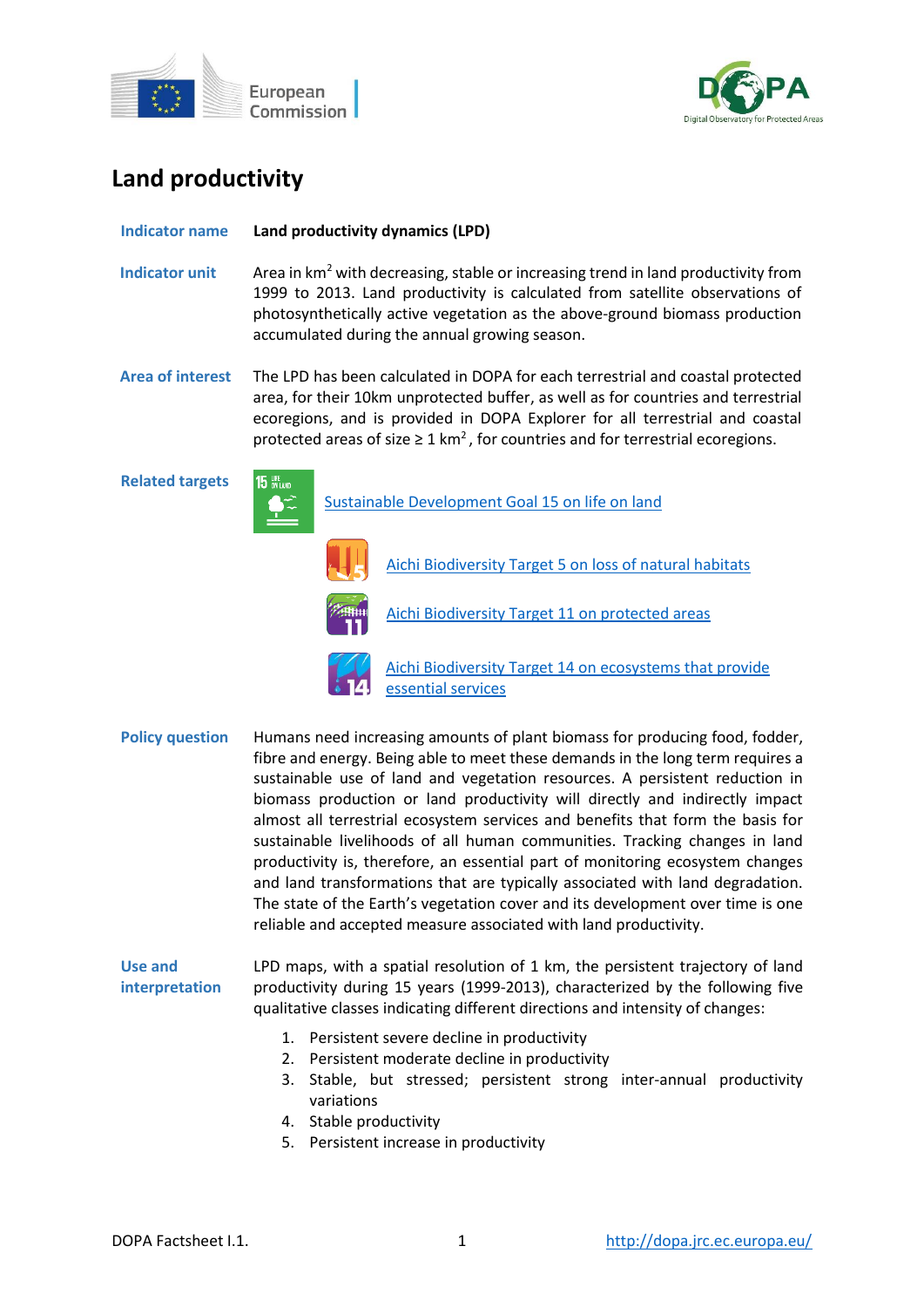Desertic areas and water bodies, where no productivity is detected, are not classified.

LPD is a remotely-sensed global product based on vegetation phenological metrics that is related to the land's capacity to sustain primary production. It is derived from time series of indices of vegetation photosynthetic activity, namely the Normalized Difference Vegetation Index (NDVI), obtained from satellite data acquired by the SPOT VEGETATION sensor.

Persistent land productivity changes, as assessed by LPD, point to long-term alteration of the health and productive capacity of the land. The primary productivity of a stable land system is not a steady state, but often highly variable between different years and vegetation growth cycles due to natural variation and/or human intervention. This implies that land productivity changes cannot be assessed by comparing land productivity values of single reference years or averages of a few years. On the contrary, approaches must be based on longer term trends on multi-temporal change and trend analysis which are continuously repeated (persistent) in defined time steps using an extended time series, as is the case for LPD.

LPD trends detect areas with persistent and active declines in primary productivity that might point to ongoing land degradation, rather than areas which have already undergone degradation prior to the observation period and have reached a new equilibrium from which they do not further degrade within the observation period.

LPD refers to observed changes of above-ground biomass and is conceptually different from, and not necessarily related to, agricultural production or income per unit area.

Trends in land productivity have been adopted as one of three land-based progress indicators of the United Nations Convention to Combat Desertification (UNCCD). These indicators are used for mandatory reporting and have been proposed as one sub-indicator for monitoring and assessing progress towards achieving target 15.3 of the Sustainable Development Goals (SDG) on a land degradation-neutral world.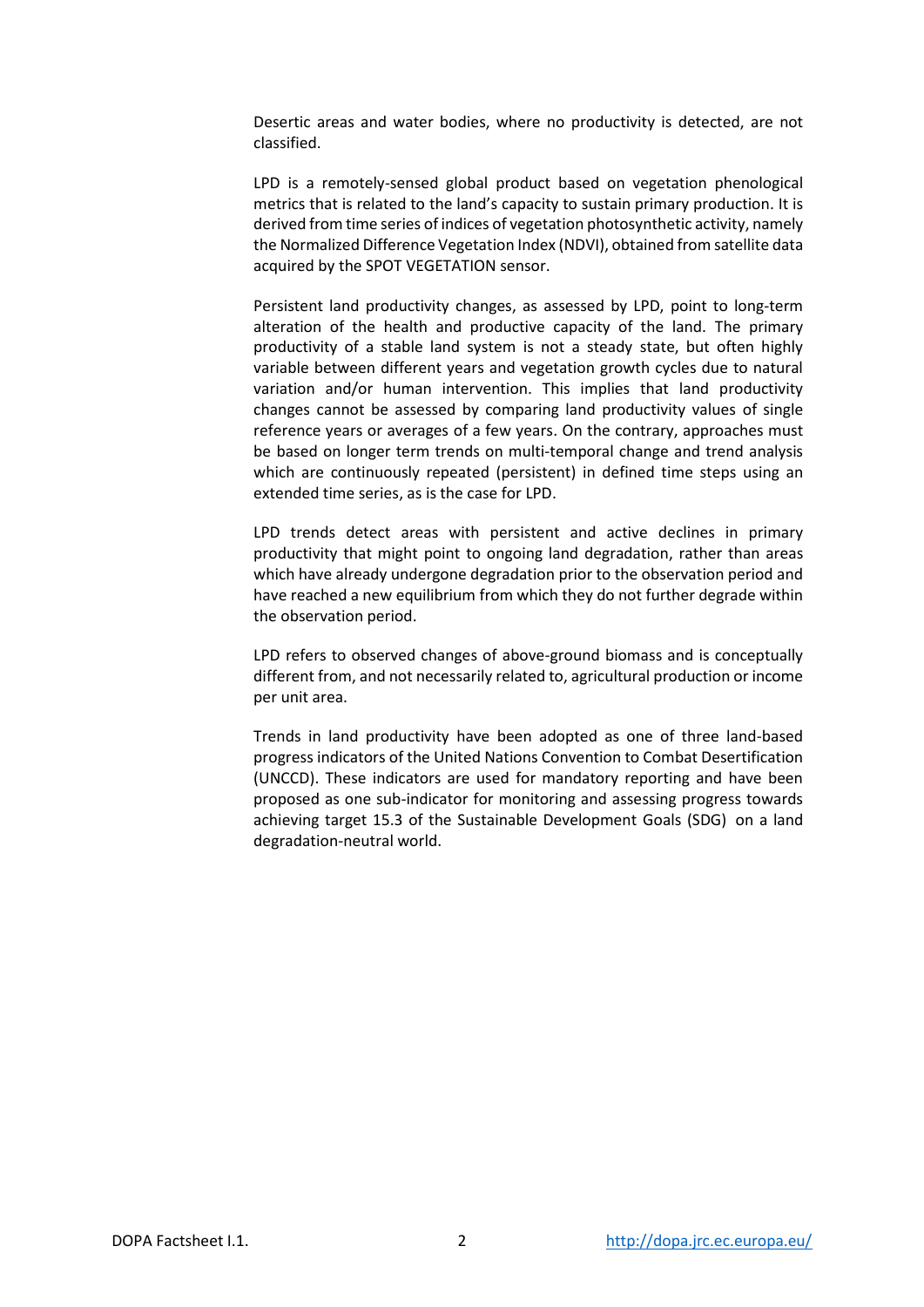

**Figure 1.** Land productivity dynamics (1999-2013) data are presented in DOPA Explorer by means of maps (Top, map of LPD classes for Zambia), charts and tables at the protected area, ecoregion and country levels (bottom, statistics for the Dja National Park in Cameroon).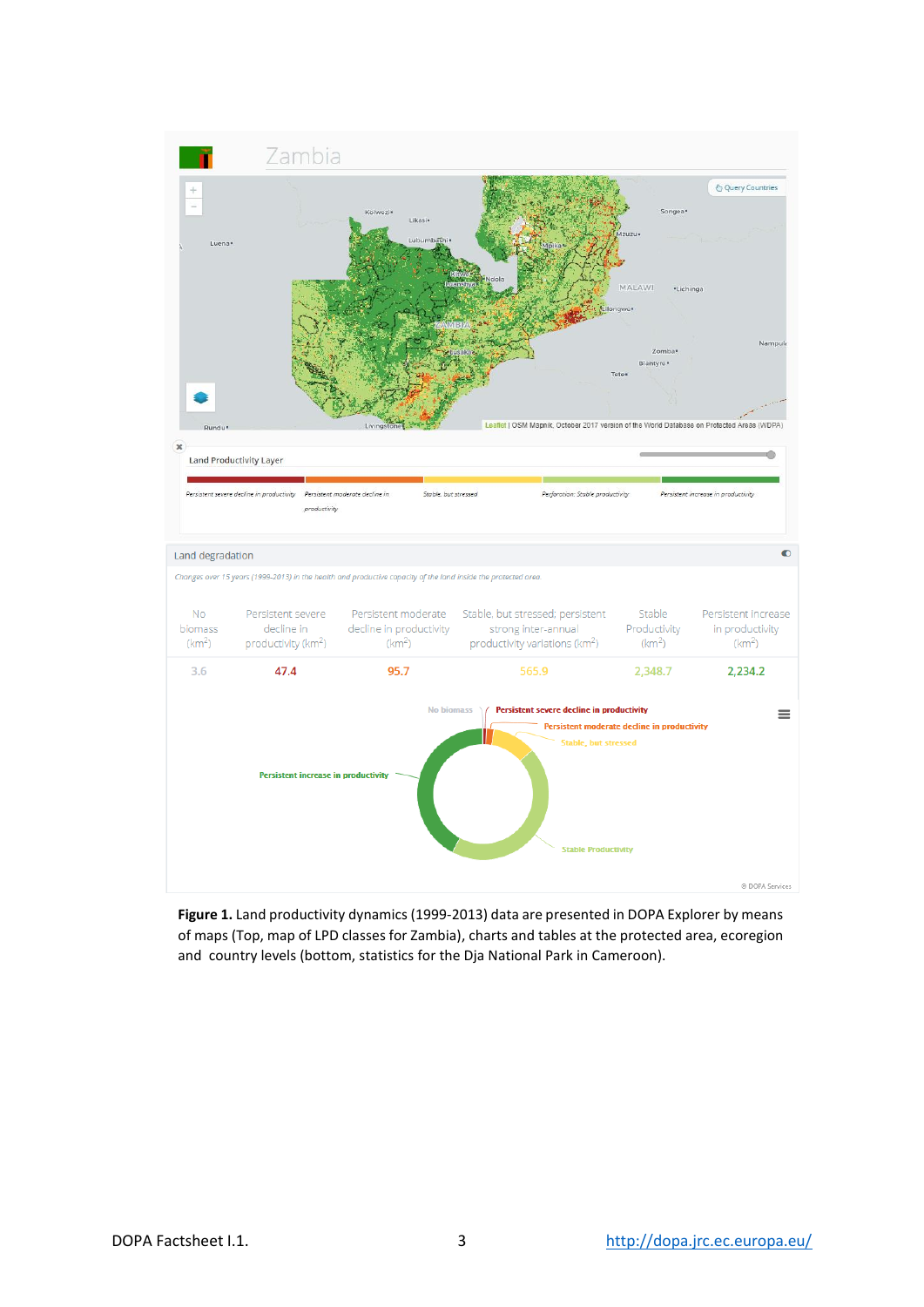**Key caveats** Declining productivity as assessed through LPD refers to observed changes of above-ground biomass, and is certainly not the sole indicator of possible land degradation. Land degradation is a multifaceted global phenomenon with distinct variations between regions and across key land cover/land use systems which cannot be captured by a single or a limited set of indicators. Declining trends in LPD do not indicate land degradation per se, nor do increasing trends in LPD indicate recovery. For instance, increased productivity is sometimes achieved at the cost of other land resources, such as water or soil, in which case it can lead to degradation, which is observable only in later stages.

> Research has shown that time series of remotely sensed vegetation indices, such as those used for deriving LPD, are correlated with biophysically meaningful vegetation characteristics such as photosynthetic capacity and primary production. These characteristics are closely related to global land surface changes and biomass trajectories that can be associated with processes of land degradation and recovery. However, it is necessary to incorporate other factors different from biomass trends into the analysis of land degradation. To identify critical land degradation zones, land productivity must be analysed within the context of anthropogenic land use and other environmental changes.

> LPD is based on the NDVI, which is the most commonly used vegetation index and has demonstrated and strong relationships with primary productivity. There are however other vegetation indices that have been shown to perform better under some specific vegetation conditions such as sparse vegetation cover, although their derivation requires additional adjustment factors or model inputs that are not always available or that cannot be always measured reliably.

> Land areas with no significant vegetation primary productivity, i.e., hyper-arid, arctic and very-high altitude mountain regions, as well as water bodies, are not included in the LPD classification.

> LPD refers to observed changes of above-ground biomass and is conceptually different from, and not necessarily related to, agricultural production or income per unit area.

> Because the area of the five LPD classes is computed within the boundaries for each terrestrial and coastal protected area and for its buffer, results will be affected by the accuracy of the available protected area boundaries.

**Indicator status** LPD global results have been published in the World Atlas of Desertification (Cherlet *et al*., 2018). The assessment of LPD in protected areas and in their buffers has been published in De la Fuente B *et al*., 2020.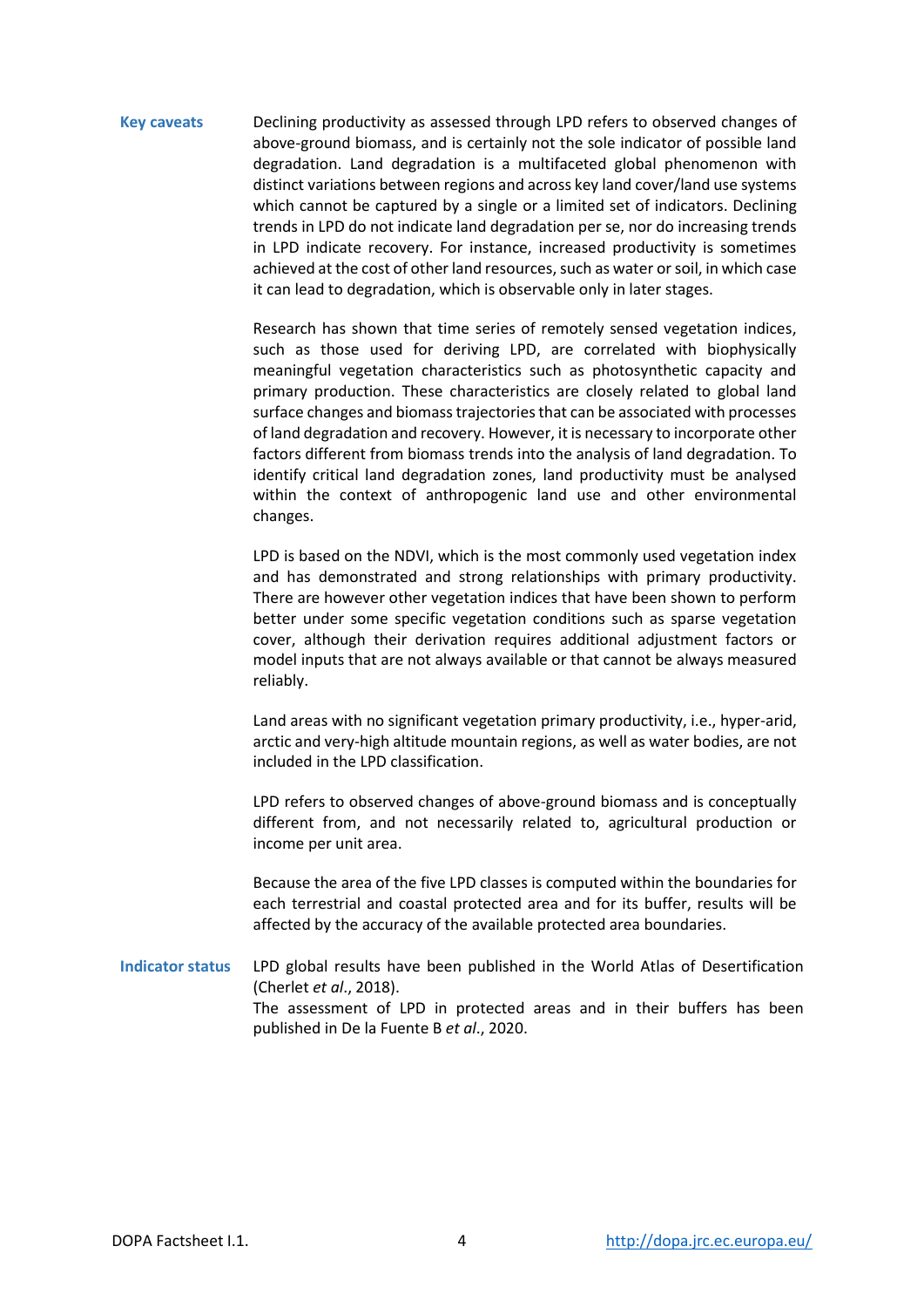## **Available data and resources**

**Data available** LPD values are available for each country, terrestrial ecoregion and each terrestrial and coastal protected area of size  $\geq 1$  km<sup>2</sup> on the DOPA Explorer website[: http://dopa.jrc.ec.europa.eu/explorer/](http://dopa.jrc.ec.europa.eu/explorer/)

**Data updates** Planned with each update of DOPA.

**Codes** Standard GIS operations applied to vector and raster data.

# **Methodology**

**Methodology** The LPD map containsinformation on persistent trajectories of land productivity dynamics during 15 years, from 1999 to 2013, which are summarised by five qualitative classes, plus a 'No productivity' class (see above). Provided with a resolution of 1 Km, the LPD data were overlaid with the boundaries of each terrestrial or coastal protected, and with the 10 km unprotected buffer around each protected area of size  $\geq 5$  km<sup>2</sup>, as well as with the boundaries of countries and ecoregions, to calculate the absolute ( $km<sup>2</sup>$ ) and relative surface (%) covered by the different LPD qualitative classes. UNESCO Biosphere Reserves were discarded as well as protected areas with known areas but undefined boundaries. Only the part of the buffer around each protected area that does not overlap with other protected areas is considered; therefore, there might be cases of protected areas with no LPD information in their buffer area, when such buffer area fully overlaps with other surrounding protected areas.

**Input datasets** The indicator uses the following input datasets:

#### Protected Areas

- WDPA of January 2021 (UNEP-WCMC & IUCN, 2021).
	- o Latest version available from[: www.protectedplanet.net](http://www.protectedplanet.net/)

#### Country boundaries

Country boundaries are built from a combination of GAUL country boundaries and EEZ exclusive economic zones (see Bastin *et al.*, 2017).

- Global Administrative Unit Layers (GAUL), revision 2015.
	- o Latest version available online: <http://www.fao.org/geonetwork/srv/en/metadata.show?id=12691>
- Exclusive Economic Zones (EEZ) v9 (2016-10-21)
	- o Latest version available from: <http://www.marineregions.org/downloads.php>

Terrestrial Ecoregions of the World

● TEOW (Olson *et al.*, 2001)